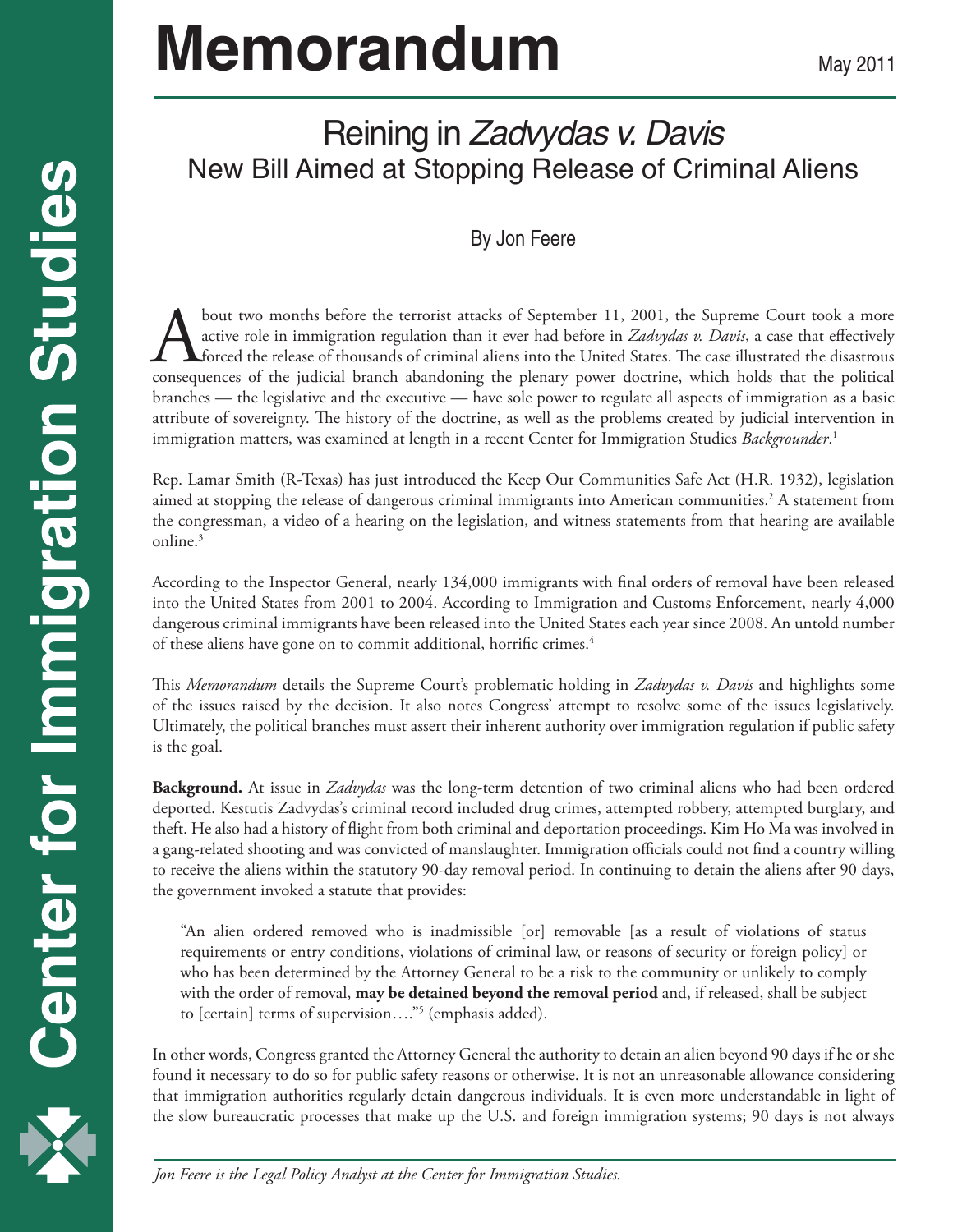sufficient.6 The government argued that the decision "whether to continue to detain such an alien and, if so, in what circumstances and for how long" was up to the Attorney General, not the courts.7

The Supreme Court did not agree with the government's interpretation of the statute and felt that, as applied, the statute violated aliens' constitutional rights to due process. The Court took issue with what it believed to be the "indefinite detention" of Zadvydas and Ma (despite the fact that the government continued to search for a place to deport the aliens during the post-90-day period). In a close 5-4 decision, the Court held that it could not find "any clear indication of congressional intent to grant the Attorney General the power to hold indefinitely in confinement an alien ordered removed."8 The Court then decided to "construe the statute to contain an implicit 'reasonable time' limitation."9 Clearly, on its face, the statute requires no such limitations. The Court explained their construction:

"The government points to the statute's word, 'may.' But while 'may' suggests discretion, it does not necessarily suggest unlimited discretion. In that respect the word 'may' is ambiguous. Indeed, if Congress had meant to authorize long-term detention of unremovable aliens, it certainly could have spoken in clearer terms."10

Of course, one could argue that Congress could *not* speak more clearly and that such decisions were squarely within the discretion of the Attorney General. Nevertheless, in order to eliminate what it considered the "constitutional threat" of the potentially indefinite detention of deportable aliens, the Court held that "once removal is no longer reasonably foreseeable, continued detention is no longer authorized by statute."11 The Court then arbitrarily decided that six months was all that was necessary for determining an alien's deportability:

"After this six-month period, once the alien provides good reason to believe that there is no significant likelihood of removal in the reasonably foreseeable future, the Government must respond with evidence sufficient to rebut that showing. And for detention to remain reasonable, as the period of prior post-removal confinement grows, what counts as the 'reasonably foreseeable future' conversely would have to shrink. This six-month presumption, of course, does not mean that every alien not removed must be released after six months. To the contrary, an alien may be held in confinement until it has been determined that there is no significant likelihood of removal in the reasonably foreseeable future."<sup>12</sup>

Put simply, a reviewing court's definition of "reasonably foreseeable" now determines the release of deportable aliens back onto the streets. Put another way, the judicial branch, rather than the political branches, will have the final say on who is allowed into the country and who is required to leave. Interestingly, the lower courts had already begun taking control; before it went to the Supreme Court, Kim Ho Ma's lower court case was decided along with approximately 100 similar detention cases in a joint order.13 It is unclear how many of these aliens in the lower proceeding were released back into our neighborhoods. Furthermore, before the decision in *Zadvydas*, the INS was holding approximately 3,000 individuals in what the Court would consider "indefinite detention." How many of these aliens were released as a result of the decision in *Zadvydas* is unclear. According to the Department of Justice, from January 2001 through September 2002, the INS reviewed 1,710 alien detention cases and released 1,034 (60 percent) of the aliens.14

The Court was well aware that it was stepping on the political branches' toes and weakening congressional and executive plenary power over immigration. The majority acknowledged the "greater immigration-related expertise of the Executive Branch" and that "principles of judicial review in this area recognize primary Executive Branch responsibility."<sup>15</sup> Such realities, the Court noted, "require courts to listen with care" to the concerns of the Executive.<sup>16</sup> But such sentiment is hollow. The Court clearly moved from the "hands-off" approach articulated by the plenary power doctrine to a somewhat dismissive "listen with care" standard. It is worth noting that although the decision in *Zadvydas* applied only to admitted aliens later determined to be deportable, a later case — *Clark v. Martinez* (2005) — extended these protections to removable aliens who have never been admitted into the country, i.e. criminal illegal aliens.<sup>17</sup>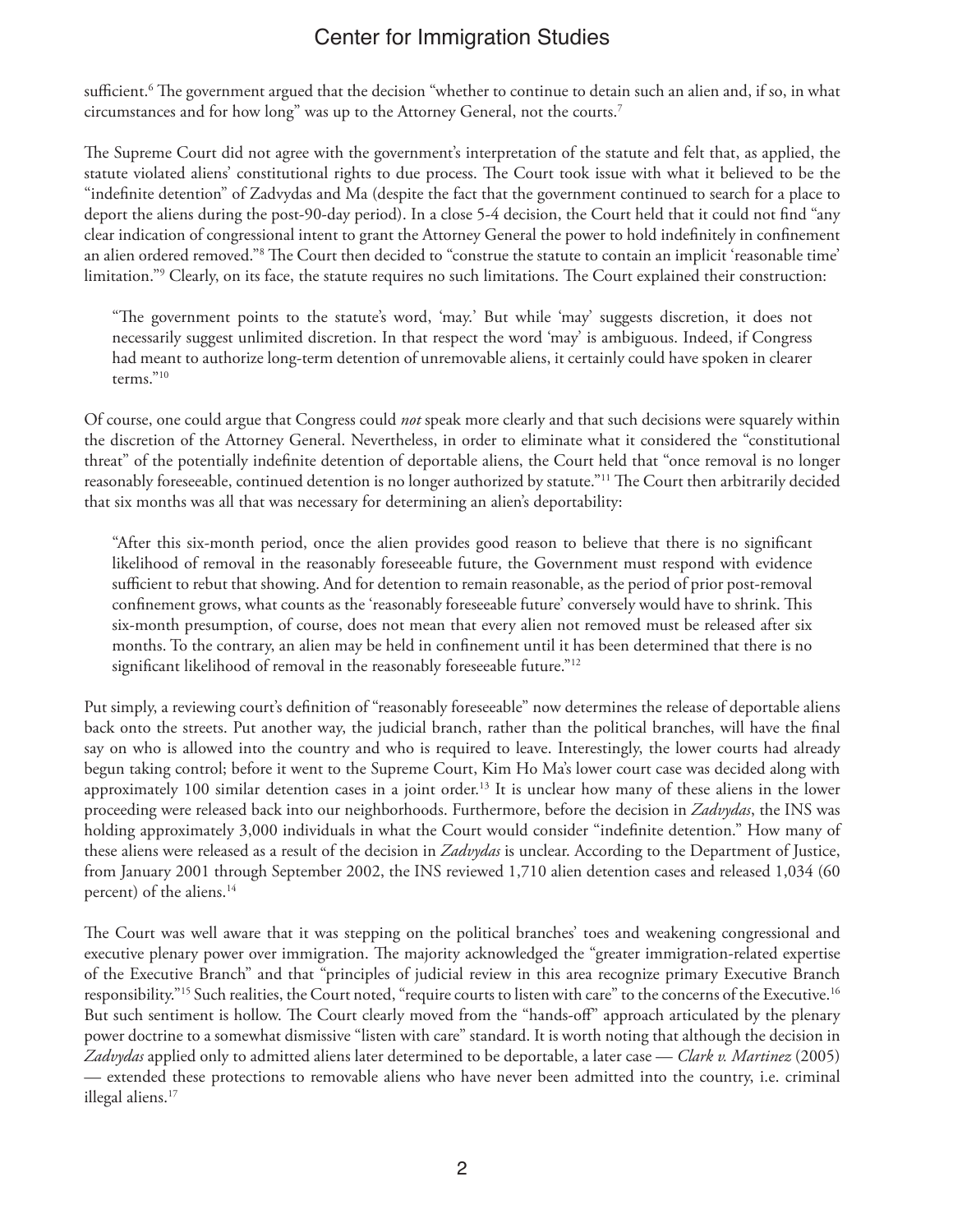**The Dissent Points Out Concerns.** The Court's dissenting justices felt that the case ultimately was about "a claimed right of release into this country by an individual who concededly has no legal right to be here" and argued that there is "no such constitutional right."18 They also noted that the majority "offered no justification why an alien under a valid and final order of removal — which has totally extinguished whatever right to presence in this country he possessed — has any greater due process right to be released into the country than an alien at the border seeking entry."19 This is an important point: Neither type of alien has a right to be in the United States, so why should one have a claim for release into the country? Such reasoning rests solely on the seemingly arbitrary six-month time limit and, as the dissent noted, the *Zadvydas* case itself "demonstrates that the repatriation process may often take years to negotiate, involving difficult issues of establishing citizenship and the like."20

The dissenters also noted that the dangerousness of the alien and the risks he or she poses to society "do not diminish just because the alien cannot be deported within some foreseeable time."<sup>21</sup> Clearly, the dangerousness of an alien and the decision about whether to release him or her is a political question — a question that should be left up to politically accountable actors who can be taken to task for making a faulty decision. By creating an arbitrary deadline for release, the ruling in *Zadvydas* arguably eliminates the type of accountability that can be corrected through elections: If a dangerous alien is released as a result of *Zadvydas*, executive branch officers can shrug their shoulders and point to the judiciary's demands, while lower court judges can shrug their shoulders noting that they have to abide by the Supreme Court's ruling.

But the dissenting justices' concerns went further than simply the release of dangerous aliens into U.S. society. For them, the larger concern was what they viewed as judicial intervention into a political process, something that upset the balance of powers. Although the majority claimed it was trying to avoid a constitutional question by deciding the case as it did, the dissent felt that the majority raised more constitutional questions than it avoided. In a scathing response, the dissenters laid out their case:

"The Court says its duty is to avoid a constitutional question. It deems the duty performed by interpreting a statute in obvious disregard of congressional intent; curing the resulting gap by writing a statutory amendment of its own; committing its own grave constitutional error by arrogating to the Judicial Branch the power to summon high officers of the Executive to assess their progress in conducting some of the Nation's most sensitive negotiations with foreign powers; and then likely releasing into our general population at least hundreds of removable or inadmissible aliens who have been found by fair procedures to be flight risks, dangers to the community, or both. Far from avoiding a constitutional question, the Court's ruling causes systemic dislocation in the balance of powers, thus raising serious constitutional concerns not just for the cases at hand but for the Court's own view of its proper authority. Any supposed respect the Court seeks in not reaching the constitutional question is outweighed by the intrusive and erroneous exercise of its own powers."22

Had the majority shown greater respect for the plenary power doctrine, and by consequence, greater deference to the political branches, none of these glaring concerns would have been raised. But in attempting to resolve the constitutional rights of the alien, it seems the majority raised numerous and arguably more significant constitutional conflicts.

**How** *Zadvydas* **Puts Foreign Powers in Control of U.S. Immigration Policy.** One of the arguments for the political branches' plenary power over immigration involves a focus on foreign affairs. That issue was a factor in the *Zadvydas* decision. Under the Constitution, it is the executive and legislative branches that direct foreign policy matters. This ensures that the U.S. relations with other countries are consistent and reliable. As explained by the dissenting justices in *Zadvydas*: "judicial orders requiring release of removable aliens, even on a temporary basis, have the potential to undermine the obvious necessity that the Nation speak with one voice on immigration and foreign affairs matters."23 The problem is that the majority effectively empowered *foreign governments* to control U.S. immigration policy. The dissenting justices in *Zadvydas* explained: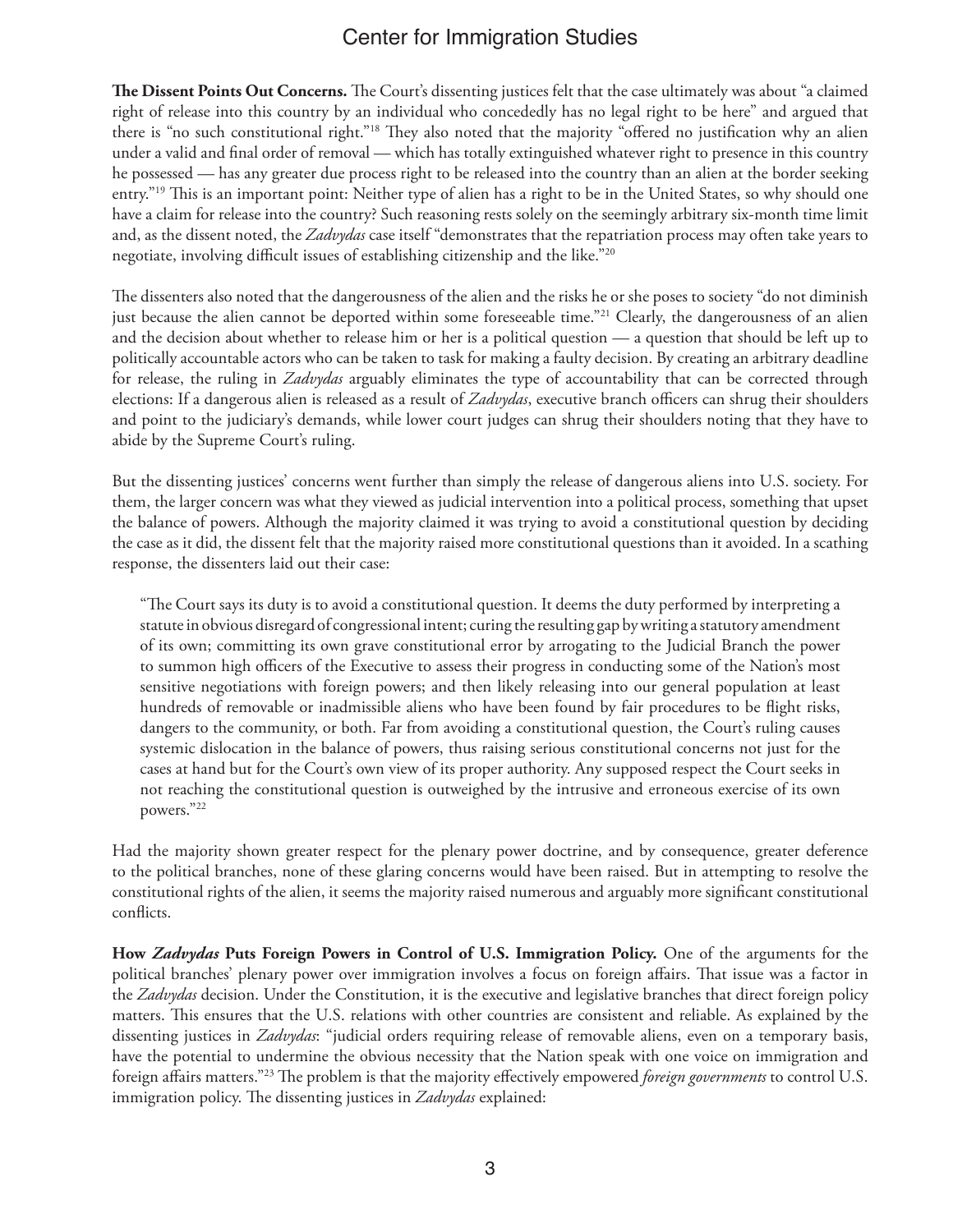"The result of the Court's rule is that, by refusing to accept repatriation of their own nationals, other countries can effect the release of these individuals back into the American community. If their own nationals are now at large in the United States, the nation of origin may ignore or disclaim responsibility to accept their return. The interference with sensitive foreign relations becomes even more acute where hostility or tension characterizes the relationship, for other countries can use the fact of judicially mandated release to their strategic advantage, refusing the return of their nationals to force dangerous aliens upon us."<sup>24</sup>

Certainly, such political considerations are not on the average judge's radar, and they shouldn't be. Political issues are to be debated and resolved within the political branches. But the decision in *Zadvydas* arguably requires judges to involve the judiciary in foreign affairs. According to the dissenting justices:

"One of the more alarming aspects of the Court's new venture into foreign affairs management is the suggestion that the district court can expand or contract the reasonable period of detention based on its own assessment of the course of negotiations with foreign powers. The Court says it will allow the Executive to perform its duties on its own for six months; after that, foreign relations go into judicially supervised receivership."25

By not adhering to the plenary power doctrine, the *Zadvydas* majority effectively relocates foreign policy considerations from experienced and accountable political actors to arguably less-politically astute judges while simultaneously politicizing the judiciary. The decision also puts foreign governments in the driver's seat.

### The Political Branches Respond

Two months after the *Zadvydas* decision, the 9/11 terrorist attacks were perpetrated by 19 aliens. The Department of Justice was in the midst of updating its procedures to accommodate the Supreme Court ruling. While the provisions met the Court's requirements, they also narrowly defined the holding and carved out numerous exceptions. Specifically, the new provisions added immigration procedures for determining whether aliens with final orders of removal are likely to be removed within a reasonable amount of time and whether they should remain in government custody or be released into the United States pending their removal.26 But the rule also set out a procedure for the continued detention of deportable aliens who are not likely to be removed in the reasonably foreseeable future. These involve aliens described by four special circumstances: (1) aliens who have highly contagious diseases that pose a danger to the public; (2) aliens who pose foreign policy concerns; (3) aliens who pose national security and terrorism concerns; and (4) aliens who are specially dangerous due to a mental condition or personality disorder (and have previously committed a crime of violence, and are likely to engage in acts of violence in the future).<sup>27</sup> These categories were not mentioned by the Court in *Zadvydas*, although the Court did state that its holding would be different if the case involved "terrorism or other special circumstances where special arguments might be made for forms of preventive detention and for heightened deference to the judgments of the political branches with respect to matters of national security."28 The political branches have used this language to defend the new regulations and its plenary power over immigration regulation generally; the terms "special circumstances," "foreign policy concerns," "specially dangerous," and "matters of national security" offer some leeway in continuing the detention of many aliens.

The regulations add a handful of other tools that keep much control over immigration in the hands of the political branches. For example:

- Any alien released under supervised conditions due to a finding that there is no likelihood of removal in the reasonably foreseeable future must obey all laws, must continue to seek travel documents, must provide the immigration agency with all correspondence to and from foreign consulates, or face being placed back into detention. This might include a requirement of medical or psychiatric exams and attendance at any necessary rehabilitative programs.
- The government may revoke the alien's release if the government believes there are changed circumstances that create a significant likelihood of removal in the reasonably foreseeable future.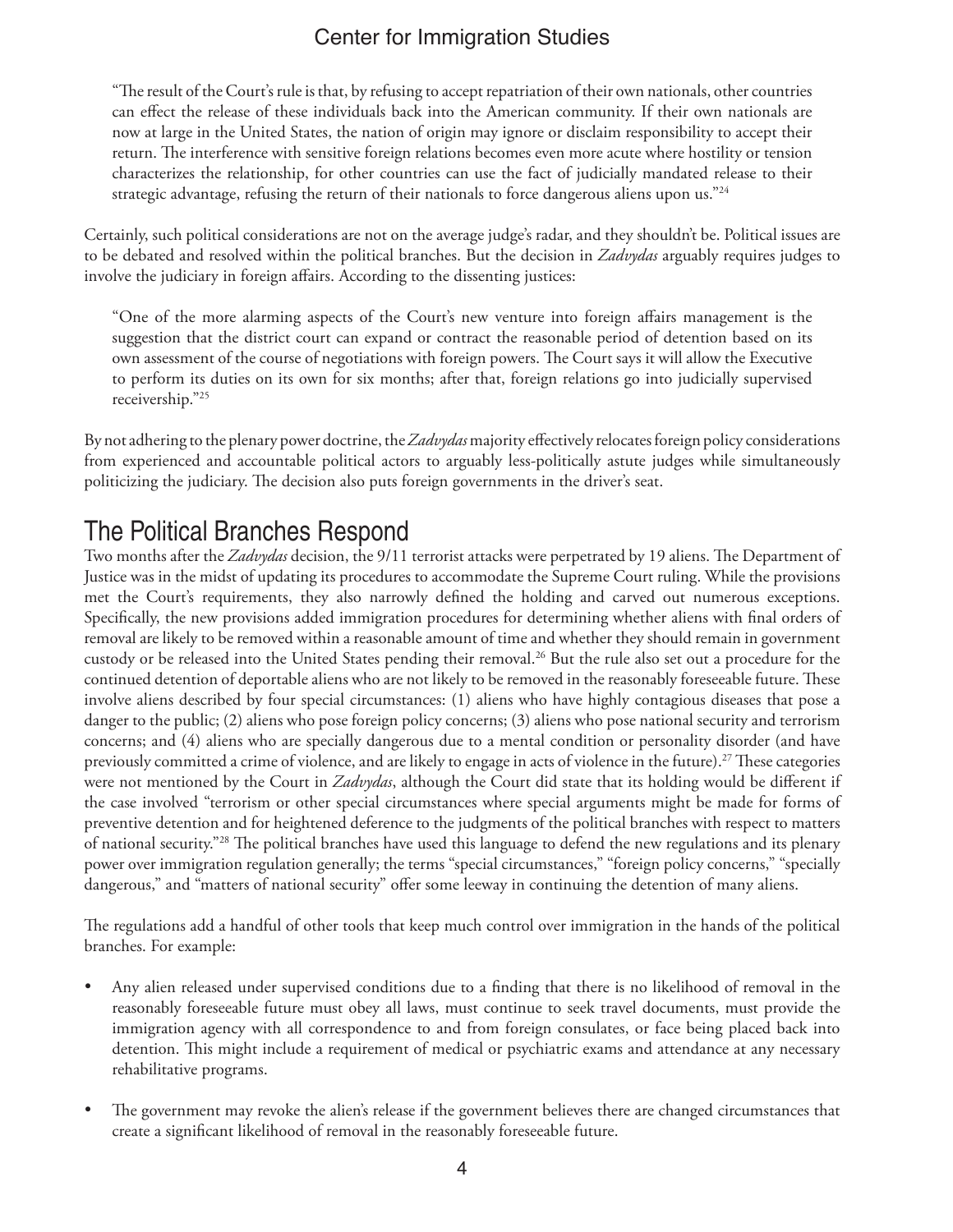- The government is not required to grant employment authorization to a released inadmissible alien.
- Any alien denied a request for release must wait six months before submitting a new request for review of his detention.
- There is no administrative appeal from the immigration agency's finding of no likelihood of removal in the reasonably foreseeable future.<sup>29</sup>

In addition, the government has set high bonds as a means of keeping aliens detained longer. If the executive branch keeps a firm grasp on the process, all of these procedures give the political branches of the government greater control over immigration regulation than the ruling in *Zadvydas* might seem to allow.

## Congress Enacts Legislation

**The USA PATRIOT Act.** Less than four months after *Zadvydas*, the Uniting and Strengthening America by Providing Appropriate Tools Required to Intercept and Obstruct Terrorism Act (the USA PATRIOT Act) of 2001 was signed into law. It authorizes the continued detention of any alien whose removal is not reasonably foreseeable if the U.S. Attorney General has "reasonable grounds to believe" that the alien represents a security threat or has been involved in terrorist activities. Such detention is indefinitely renewable in six-month increments.30 This act is viewed not only as a result of the 9/11 attacks, but also as a partial rebuke of the *Zadvydas* holding. Considering that the majority in *Zadvydas* justified the holding in that case by noting that Congress could have "spoken in clearer terms" on the issue of detaining aliens, the PATRIOT Act arguably gives the justices precisely what they wanted. In fact, a few years later, the Court seemed to specifically instruct Congress to reassert its plenary power over immigration in a 2005 immigration case when it noted the following: "The Government fears that the security of our borders will be compromised if it must release into the country inadmissible aliens who cannot be removed. If that is so, Congress can attend to it."31 The Court then referred to the PATRIOT Act as evidence that the political branches can and have overcome some judicial regulation of immigration policy. Of course, the PATRIOT Act addresses terrorismrelated concerns. If Congress wants to continue to reassert its authority over immigration in other areas, it could draft additional legislation aimed at non-terrorist aliens.

**The REAL ID Act.** A few years later, the REAL ID Act of 2005 was signed into law. Although the act was aimed at a variety of objectives, one provision focused specifically on the growth of judicial intervention in immigration regulation. Years before, in 2001, the Supreme Court held in *INS v. St. Cyr* that neither the Illegal Immigration Reform and Immigrant Responsibility Act of 1996 (IIRIRA) or the Antiterrorism and Effective Death Penalty Act of 1996 (AEDPA) deprived the federal district courts of jurisdiction over habeas corpus petitions filed by convicted criminal aliens challenging removal orders. Congress felt that this was a misreading of each act, that such aliens could only challenge their removal in appeals courts, and that the Court's holding would have the undesirable effect of "allowing criminal aliens to delay their expulsion from the United States for years."32 In fact, Congress had originally written those two acts with the specific purpose of limiting judicial review of removal orders and also with the purpose of overcoming a judicially created rule on readmission (since abandoned) known as the "Fleuti Doctrine."33 Seeing the need to reassert itself, Congress responded with the REAL ID Act and explicitly limited criminal alien habeas corpus review of removal orders to the Courts of Appeals. The committee report accompanying the REAL ID Act explains Congress' intent as follows:

"Under *St. Cyr*, criminal aliens [were] able to begin the judicial review process in the district court, and then appeal to the circuit court of appeals. Criminal aliens thus [could] obtain review in two jurisdictional forums, whereas non-criminal aliens may generally seek review only in the courts of appeals… Not only is this result unfair and illogical...but it also wastes scarce judicial and executive resources."<sup>34</sup>

The committee report also noted that Congress' goal has long been to "abbreviate the process of judicial review of deportation orders and to eliminate the previous initial step in obtaining judicial review." In all, REAL ID was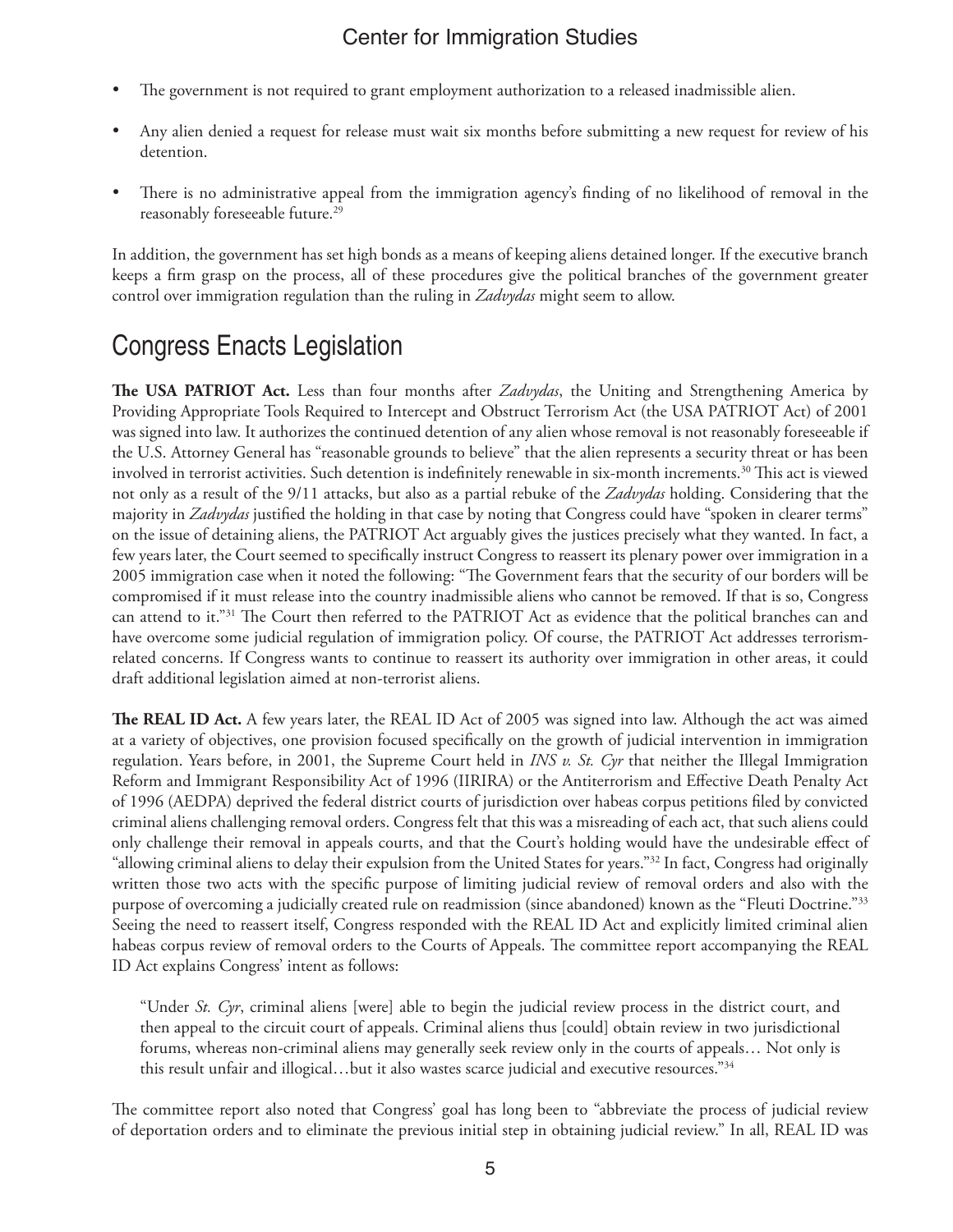designed to put review of deportation, exclusion, and final orders of removal squarely within the Court of Appeals. It is important to remember that Congress is empowered to limit the district courts' jurisdiction.<sup>35</sup> So far, REAL ID has returned some power to the political branches, but it will take a few years to determine the act's full impact.

**Keep Our Communities Safe Act.** As of this writing, Congress has seen the introduction of a bill that could put an end to the release of at least some dangerous, criminal aliens. According to its authors, the Keep Our Communities Safe Act (H.R. 1932) "provides a statutory basis for DHS to detain as long as necessary specified dangerous immigrants under orders of removal who cannot be removed." The bill authorizes DHS to detain nonremovable immigrants beyond six months, if (1) the alien will be removed in the reasonably foreseeable future; (2) the alien would be removed but for the alien's refusal to make all reasonable efforts to comply and cooperate with the Homeland Security's efforts to remove him; (3) the alien has a highly contagious disease; (4) the release would have serious adverse foreign policy consequences; (5) the release would threaten national security; or (6) the release would threaten the safety of the community and the alien either is an aggravated felon or has committed a crime of violence.36

Rep. Lamar Smith, the author of the legislation, noted tragic examples of the Supreme Court's decision in *Zadvydas*, the very types of situations the legislation is aimed at preventing:

"In two tragic instances, criminal immigrants released because of *Zadvydas* have gone on to commit murder. Huang Chen was ordered removed for assaulting Qian Wu. China refused to grant Huang the necessary documents and he was released as a result of Zadvydas. He then committed another assault and was again ordered removed, but again China refused to issue travel documents. Huang was again released. He went on to violently murder Mr. Wu.

"Abel Arango served time in prison for armed robbery. Since Cuba wouldn't take him back, he was released. He then went on to shoot Ft. Myers, Florida police officer Andrew Widman in the face. Officer Widman never had the opportunity to draw his weapon. The husband and father of three died at the scene.

"Just because a criminal immigrant cannot be returned to their home country does not mean they should be freed into our communities. Dangerous criminal immigrants need to be detained."37

The full text of the bill is available online.38 Testimony from four witnesses is also available online; Gary Mead, Executive Associate Director for ICE's Enforcement and Removal Operations discusses his agency's removal efforts and lists the average length of time some countries take in repatriating their nationals; Thomas H. Dupree, Jr., partner at Gibson, Dunn & Crutcher LLP (and former Principal Deputy Assistant Attorney General under President Bush) describes the urgent need to amend immigration statutes in order to prevent unnecessary criminal activity; Ft. Myers Chief of Police Douglas Baker, a colleague of the murdered Officer Widman, lends his support to the bill; and Ahilan Arulanantham, Deputy Legal Director at the ACLU of Southern California, raises concerns about lengthy detention and the scope of the legislation.<sup>39</sup>

#### **Conclusion**

As explained in numerous Supreme Court holdings over the past century, the judiciary simply does not have the capacity to adequately address immigration matters because immigration policy is deeply political and because any decision on immigration matters will have far-reaching social and economic effects that cannot necessarily be anticipated by judges. The deadly fallout from the Supreme Court's decision in *Zadvydas v. Davis* requires Congress and the executive branch to assert their inherent authority over immigration regulation and make public safety a priority.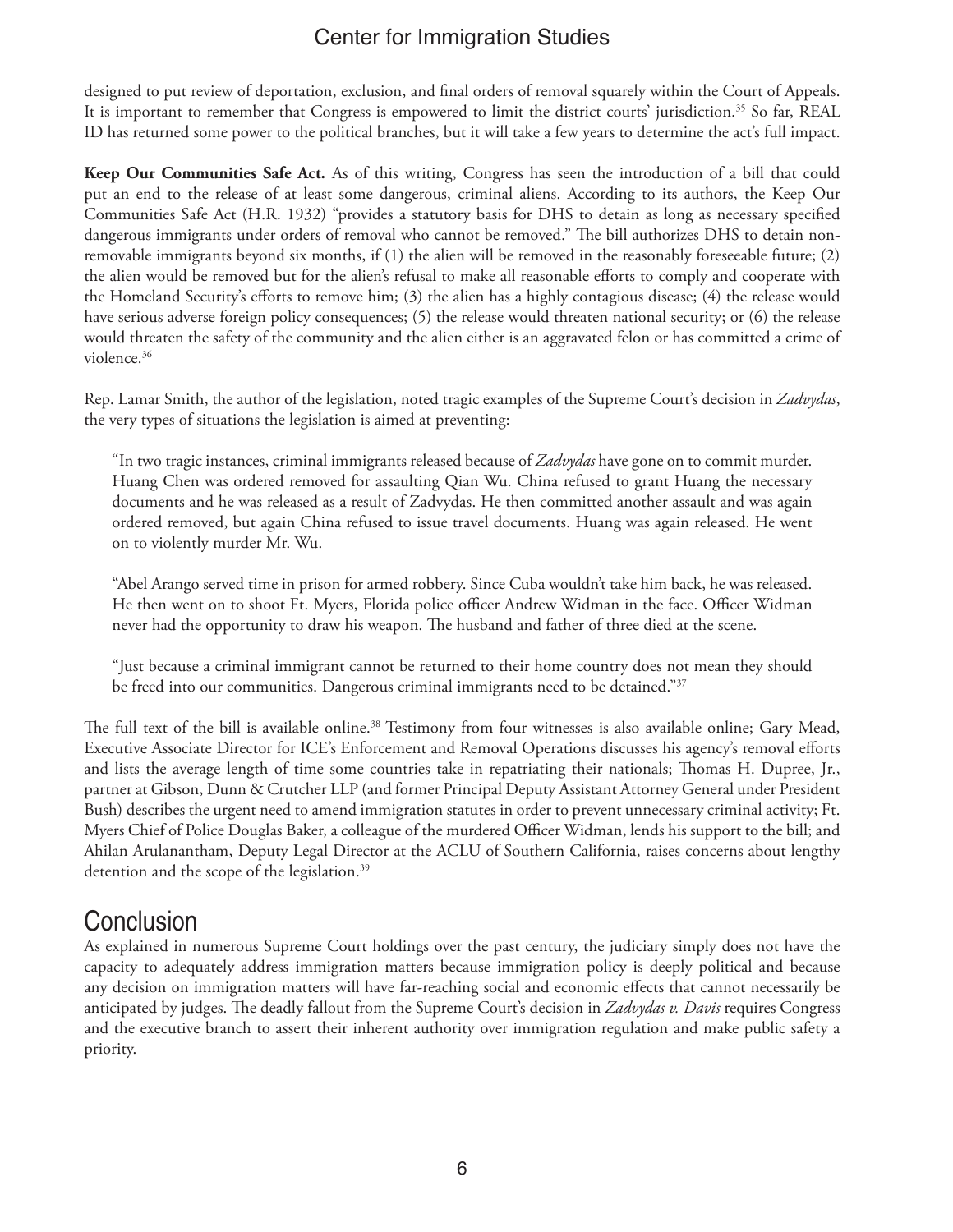## End Notes

 Jon Feere, *Plenary Power: Should Judges Control U.S. Immigration Policy?*, Center for Immigration Studies (2009)\\\\\\\\\\\\\\\\\\\\] http://www.cis.org/plenarypower.

 Keep Our Communities Safe Act, H.R. 1932, 112th Cong. (2011), http://judiciary.house.gov/news/pdfs/Keep%20Our%20 Communities%20Safe.pdf.

http://judiciary.house.gov/hearings/hear\_05242011.html.

 Statement of Judiciary Committee Chairman Member Lamar Smith, Subcommittee on Immigration Policy and Enforcement Hearing on H.R. 1932, the Keep Our Communities Safe Act, May 24, 2011, http://judiciary.house.gov/news/05242011%20 Statement.html.

Zadvydas v. Davis, 522 U.S. 678, 682 (2001); *see also* 8 U.S.C. § 1231(a)(6).

 According to testimony from Gary Mead, Executive Associate Director for ICE's Enforcement and Removal Operations, some countries take well over 90 days to issue the travel documents needed to repatriate a criminal alien; for example, on average Cuba takes 154 days, China takes 134 days, India takes 155 days, and Somalia takes 344 days. Many other countries are listed on p. 9 of Mead's testimony, here: http://judiciary.house.gov/hearings/pdf/Mead05242011.pdf.

- *Zadvydas*, 522 U.S. at 689.
- *Id.* at 697.
- *Id.* at 682.
- *Id.* at 697.
- *Id.* at 699.
- *Id.* at 701.
- *Id*. at 686.

<sup>14</sup> The Immigration and Naturalization Service's Removal of Aliens Issued Final Orders, No. I-2003-004 (Dept. of Justice, Feb. 2003). http://www.usdoj.gov/oig/reports/INS/e0304/background.htm.

*Zadvydas*, 522 U.S. at 700.

*Id.* at 701.

- 17 Clark v. Martinez, 543 U.S. 371 (2005).
- *Zadvydas*, 522 U.S. at 702-3.
- *Id.* at 704.
- *Id.* at 712-13.
- *Id.* at 709.
- *Id.* at 705.